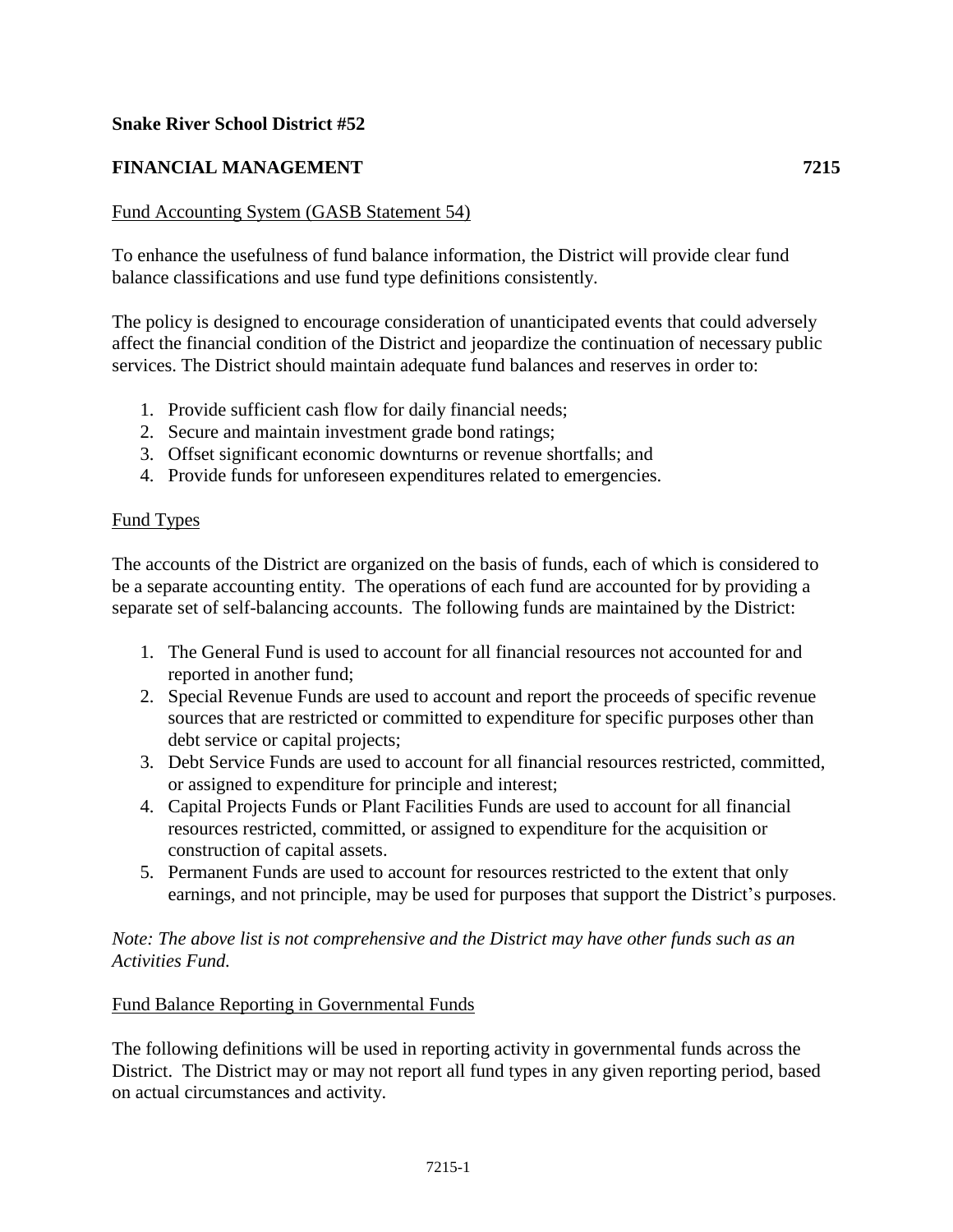- **1. Non-spendable Fund Balance:** Includes amounts that cannot be spent because they are either:
	- A. Not in spendable form; or
	- B. Legally or contractually required to be maintained intact.
- **2. Restricted Fund Balance:** Includes amounts that can be spent only for the specific purposes stipulated by District policy, external resource providers, or through federal regulations or State laws or rules.
- **3. Committed Fund Balance:** Includes amounts that can be used only for the specific purposes determined by a formal action of the Board.
- **4. Assigned Fund Balance:** Includes amounts intended to be used by the District for specific purposes, but do not meet the criteria to be classified as restricted or committed. In funds other than the general fund, the assigned fund balance represents the remaining amount that is not restricted or committed.

*Authority to Assign* - The Board delegates to the Superintendent or designee the authority to assign amounts to be used for specific purposes. Such assignments cannot exceed the available (spendable, unrestricted, uncommitted) fund balance in any particular fund.

**5. Unassigned Fund Balance:** Includes the residual classification for the District's general fund and includes all spendable amounts not contained in the other classifications. In other funds, the unassigned classification should be used only to report a deficit balance from overspending for specific purposes for which amounts had been restricted, committed, or assigned.

## Prioritization of Fund Balance Use

The Board's primary role in adopting this policy is to identify the order of spending unrestricted resources and to acknowledge that the Board is the ultimate decision making authority with regard to committing balances upon recommendation of the Superintendent or designee.

If the Board chooses not to adopt a policy addressing the order of spending, the default approach of reducing restricted, then committed, then assigned, then unassigned fund balances will be used.

### Guidelines

**Classifying Fund Balance Amounts:** Fund balance classifications depict the nature of the net resources that are reported in a fund. An individual fund may include non-spendable resources and amounts that are restricted, committed, or assigned, or any combination of those classifications. The general fund may also include an unassigned amount.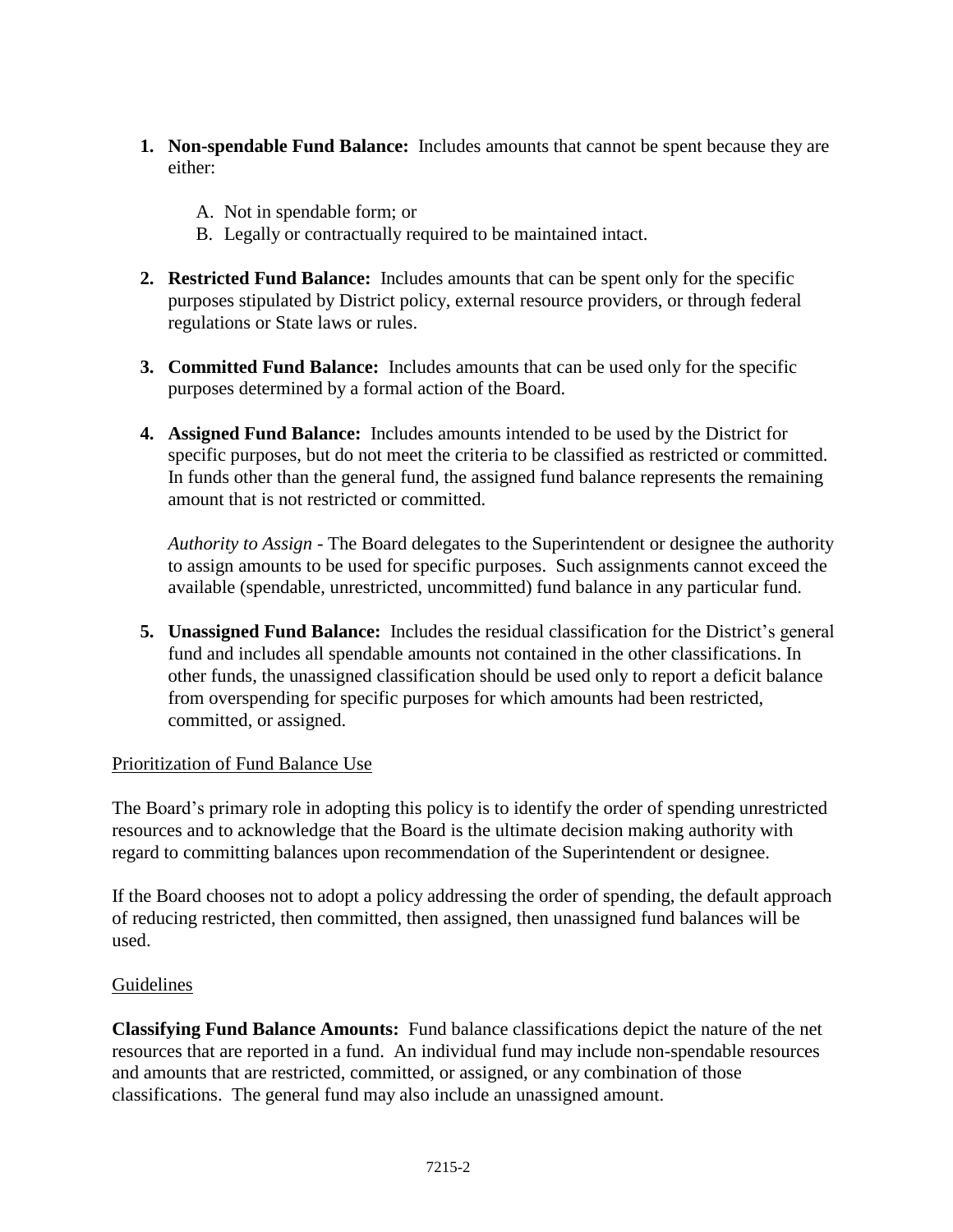**Encumbrance Reporting**: Encumbering amounts for specific purposes for which resources have already been restricted, committed, or assigned should not result in separate display of encumbered amounts. Encumbered amounts for specific purposes for which amounts have not been previously restricted, committed, or assigned, will be classified as committed or assigned, as appropriate, based on the definitions and criteria set forth above.

**Minimum Unassigned Fund Balance:** The District will maintain a minimum unassigned fund balance in its General Fund ranging from 12.5 percent to 15 percent of the subsequent year's budgeted expenditures and outgoing transfers. This minimum fund balance is to protect against cash flow shortfalls related to timing of projected revenue receipts and to maintain a budget stabilization commitment.

Note: These percentages may be adjusted to meet District needs.

**Replenishing Deficiencies:** When the fund balance falls below the minimum range, the District will replenish the shortage or deficiency using the budget strategies and timeframes described below.

The following budgetary strategies shall be utilized by the District to replenish funding deficiencies:

- 1. The District will reduce recurring expenditures to eliminate any structural deficit; or
- 2. The District will increase revenues or pursue other funding sources; or
- 3. Some combination of the two options above.

Minimum fund balance deficiencies shall be replenished within the following time periods:

- 1. Deficiency resulting in a minimum fund balance between 10 percent and 12.5 percent shall be replenished over a period not to exceed three years; and
- 2. Deficiency resulting in a minimum fund balance of less than 10 percent shall be replenished over a period not to exceed five years.

**Surplus fund balance:** Should unassigned fund balance of the General Fund ever exceed the range, the District will consider such fund balance surpluses for one-time expenditures that are nonrecurring in nature and which will not require additional future expense outlays for maintenance, additional staffing, or other recurring expenditures.

**Implementation and Review:** The Board authorizes the Superintendent to establish any standards and procedures which may be necessary for its implementation. The Superintendent shall review this policy and any procedures regarding its implementation annually or as needed and make any recommendations for changes to the Board.